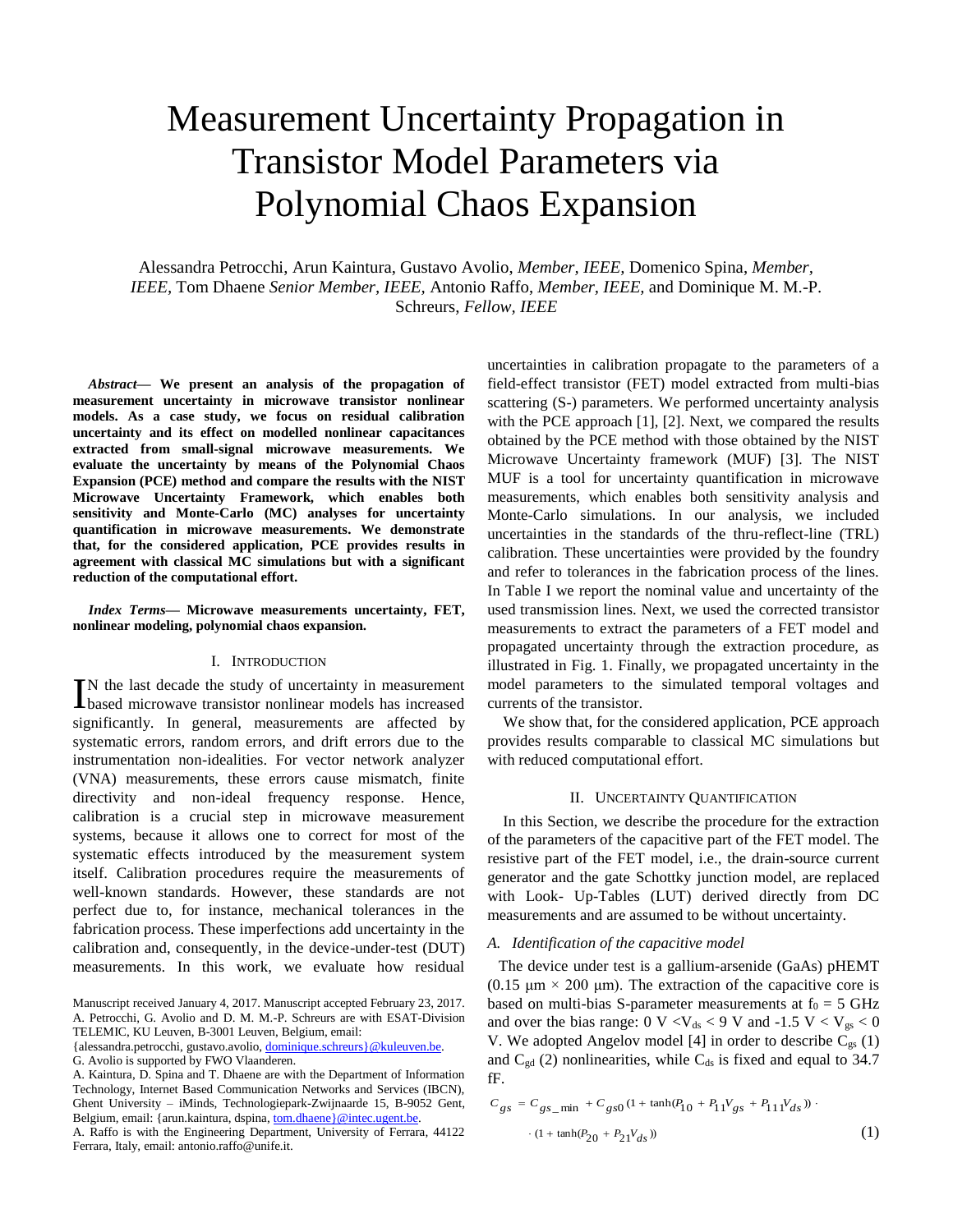$$
C_{gd} = C_{gd\_min} + C_{gd0} (1 - P_{111} + \tanh(P_{30} - P_{31}V_{ds} + P_{1cc}V_{ds}V_{gs}))
$$
  
. (1 + tanh(P<sub>40</sub> + P<sub>41</sub>(V<sub>gs</sub> - V<sub>ds</sub>) - P<sub>111</sub>V<sub>ds</sub>) + 2P<sub>111</sub>) (2)

Firstly, the parasitic elements were extracted and deembedded. Then, we carried out an initial estimation of the model parameters, followed by a numerical optimization to obtain the best fitting between measured and simulated capacitances (Fig. 1). Within this step, we used the calibrated S-parameters without uncertainty and obtained the nominal values of the model parameters, which are reported in Table II.

TABLE I TRL CALIBRATION STANDARDS WITH ASSOCIATED STANDARD UNCERTAINTY: L AND W ARE THE LENGTH AND WIDTH OF THE LINES, H IS THE SUBSTRATE THICKNESS, AND SIGMA IS THE METAL CONDUCTIVITY.

|        | $L$ ( $\mu$ m) | $W \left( \mu m \right)$ | $H \, (\mu m)$ | $\sigma(S)$         |
|--------|----------------|--------------------------|----------------|---------------------|
| Thru   | $570 + 1.42$   | $71 + 142$               | $100 + 2.5$    | $2.05e7 \pm 0.10e7$ |
| Line 1 | $2880 + 1.42$  | $71 + 142$               | $100 + 2.5$    | $2.05e7 + 0.10e7$   |
| Line 2 | $1490 + 1.42$  | $71 + 142$               | $100 + 2.5$    | $2.05e7 + 0.10e7$   |
| Line 3 | $980 + 1.42$   | $71 + 142$               | $100 + 2.5$    | $2.05e7 + 0.10e7$   |
| Short  | $285 + 1.42$   | $71 + 142$               | $100 + 2.5$    | $2.05e7 \pm 0.10e7$ |



Fig. 1. Procedure for the identification of the capacitive-core model without the propagation of uncertainty (inside the dashed rectangle) and taking into account measurement uncertainty including MUF and PCE to generate perturbed error boxes.

### *B. Uncertainty analysis with PCE method*

In the past years, PCE-based approaches were proposed in various engineering domains, such as in electronic and electromagnetic systems [5], [6]. However, to the authors' best knowledge, this is the first paper proposing the application of PCE to calibrate the uncertainty in measurement based transistor models, in order to reduce the computational time and resources required. The PCE model offers a strong mathematical rigorousness, giving an analytical representation of the statistical quantities of the system response: it is a stochastic expansion technique approximating a stochastic process by a series of orthogonal polynomials (also called basis functions)  $\varphi_i(\xi)$  and suitable coefficients  $\alpha_i$ . In the following, the variables *ξ* are assumed independent, but PCE can be also applied in case of correlated ones. The PCE basis functions depend on the distribution of the input random variables *ξ* and, for specific distributions (i.e., Gaussian, Uniform, Beta), are the polynomials of the Wiener-Askey scheme [1].With the PCE, a stochastic process **Y** is expressed as:

$$
\mathbf{Y} = \sum_{i=0}^{\infty} \boldsymbol{\alpha}_i \varphi_i \left( \boldsymbol{\xi} \right) \cong \sum_{i=0}^{M} \boldsymbol{\alpha}_i \varphi_i \left( \boldsymbol{\xi} \right)
$$
\n(3)

In practice, this infinite PCE series is truncated to a certain number of bases functions *M* (*a priori:* depending on the maximum degree of the polynomials) such that the system response is accurately approximated [1], [5], [6].

Moreover, a recently proposed least angle regression selection (LARS) [2] approach allows computing a sparse PCE model: only those elements in (3) which have the largest influence on the PCE model response are selected.

In this Section, we consider the procedure described in Fig. 1. While in the literature simplified models have been used to accelerate optimization or parameter estimation [7], the aim of the proposed study is to quantify the uncertainty in the parameters of the capacitive core, as extracted from the Angelov model, by considering as sources of uncertainty fourteen independent Gaussian random variables related to the geometrical and physical characteristics of the calibration standards, as reported in Table I.

TABLE II

NOMINAL VALUE AND STANDARD UNCERTAINTY OBTAINED BY SENSITIVITY ANALYSIS (SA), MONTE CARLO (MC) ANALYSIS AND PCE METHOD

| AINALI SIS (SA), IVION LE CANLO (IVIC) AINALI SIS AND I CE METHOD |          |           |           |           |  |  |  |
|-------------------------------------------------------------------|----------|-----------|-----------|-----------|--|--|--|
| Parameters                                                        | Nominal  | SA        | МC        | PCE.      |  |  |  |
| $C_{gs\_min}$                                                     | 53.00 fF | $0.87$ fF | $0.91$ fF | $0.90$ fF |  |  |  |
| $C_{gs0}$                                                         | 49.62 fF | $0.94$ fF | $0.93$ fF | $0.92$ fF |  |  |  |
| $C_{gd\_min}$                                                     | 25.24 fF | $0.46$ fF | $0.44$ fF | $0.46$ fF |  |  |  |
| $C_{\text{gd}0}$                                                  | 28.22 fF | $0.57$ fF | $0.56$ fF | $0.61$ fF |  |  |  |
| $P_{40}$                                                          | 4.001    | 0.006     | 0.005     | 0.005     |  |  |  |
| $P_{11}=P_{41}$                                                   | 5.225    | 0.003     | 0.002     | 0.002     |  |  |  |
| $P_{111}$                                                         | 0.2315   | 0.0001    | 0.0001    | 0.0001    |  |  |  |
| $P_{21}$                                                          | 0.309    | 0.001     | 0.001     | 0.001     |  |  |  |
| $P_{20}$                                                          | $-0.404$ | 0.001     | 0.001     | 0.001     |  |  |  |
| $P_{10}$                                                          | 3.866    | 0.001     | 0.001     | 0.001     |  |  |  |
| $P_{30}$                                                          | 0.816    | 0.003     | 0.002     | 0.002     |  |  |  |
| $P_{31}$                                                          | 0.971    | 0.002     | 0.002     | 0.001     |  |  |  |
| $P_{1cc}$                                                         | $-0.552$ | 0.001     | 0.001     | 0.001     |  |  |  |

Thirty samples for the chosen random variables are generated by a Latin Hypercube Sampling technique and a corresponding Angelov model is built following the identification procedure described in Fig. 1. Next, sparse PCE models based on polynomials with maximum degree 2 are computed via LARS for each one of the Angelov parameters shown in Table II. Using LARS, for example in case of  $C_{\text{gd0}}$ , results into only four number of terms in eq. 3, whereas a full PCE results into 120 elements. Note that stochastic moments can be obtained analytically from a PCE model [1], [2] and, if